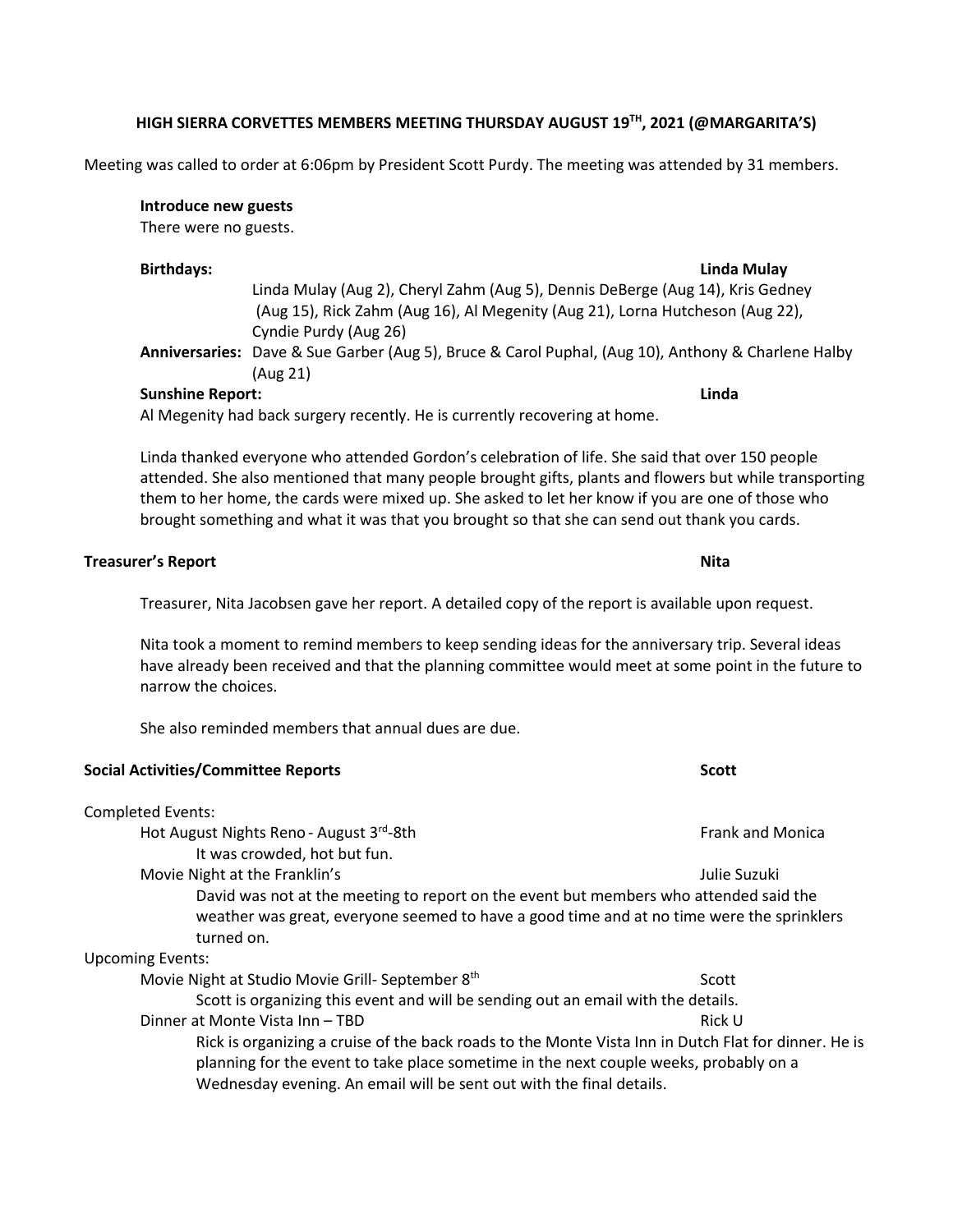### Annual Picnic – September 25

## th Cathy Cathy Cathy Cathy Cathy Cathy Cathy Cathy Cathy Cathy Cathy Cathy Cathy Cathy Cathy Cathy Cathy Cathy Cathy Cathy Cathy Cathy Cathy Cathy Cathy Cathy Cathy Cathy Cathy Cathy Cathy Cathy Cathy Cathy Cathy Cathy Cat

Cathy reminded everyone that she had sent out a detailed email on everything you need to know about the picnic and to please read it. She also sent around a sign-up sheet for the potluck. If you were not at the meeting, please contact Cathy to sign up for a dish. A list of those do not live in Lake Wildwood will be sent to the gate prior to the event so Cathy must know if you are planning to attend. The picnic starts at 3pm with conversation and appetizers - dinner will be served at around 5:00pm. There is lots of seating areas throughout their yard but she requested that everyone bring one extra chair just in case. They will be giving boat rides on the lake and have other water toys for anyone who is interested. They are also monitoring the Covid and fire/smoke conditions and will let us know if know if there is any change that affects the plans for the picnic.

As a result of the recent River Fire evacuations, Cathy brought up the possibility of putting together a list of members who could offer help in case of future emergencies. She will put together a member questionnaire, send it out and gather the results. Becky Boyes thanked everyone for their thoughts and prayers during the evacuation and gave a special thanks to the Shepherds and everyone else who offered them a place to stay.

Mendocino Trip – October  $17<sup>th</sup>$ -20<sup>th</sup>

 $-20^{\text{th}}$  Ron N

No official update was giving because neither Ron nor David attended the meeting. It was mentioned by someone that spoke to Ron at another event that they thought Ron and David had made a trial run of the trip and had found a lunch spot for the first day.

### **Racing Committee Report Gary**

Gary Suzuki reported on these upcoming events:

Able Chevrolet Thunderhill event – September 8<sup>th</sup>

Meet at Branzellas in Willows for lunch, cruise through coastal mountains to Thunderhill for a car show.

A Taste of the Track at Thunder Hill – September  $9<sup>th</sup>$ 

Morning and afternoon track sessions. \$75.00 for both sessions.

Laguna Seca Grand Prix and Corvette Corral – September  $10^{th}$  –  $12^{th}$ 

Gary said that costs have increased this year.

Emails are being sent with links with more information about each of these events.

*If you are interested in learning about the different racing groups and their schedules, check these websites out:* **Check the WSCC site for this year's racing schedule [www.wscs.net](http://www.wscs.net/)**

**Check on Hooked on Driving for their schedule: [www.hookedondriving.com](http://www.hookedondriving.com/) Check No. Calif. Racing Club: [www.ncracing.org](http://www.ncracing.org/)** *Also, you can check with Gary Suzuki for additional information on specific events.*

| <b>Old Business</b>                                                                                                                   | <b>Scott</b> |
|---------------------------------------------------------------------------------------------------------------------------------------|--------------|
| <b>New Business</b>                                                                                                                   | <b>Scott</b> |
| Special Event Basket Raffle                                                                                                           | Cyndie       |
| Our quarterly special event basket raffle will be held at next month's meeting.<br>Ticket prices are one for \$5.00 or 3 for \$10.00. |              |